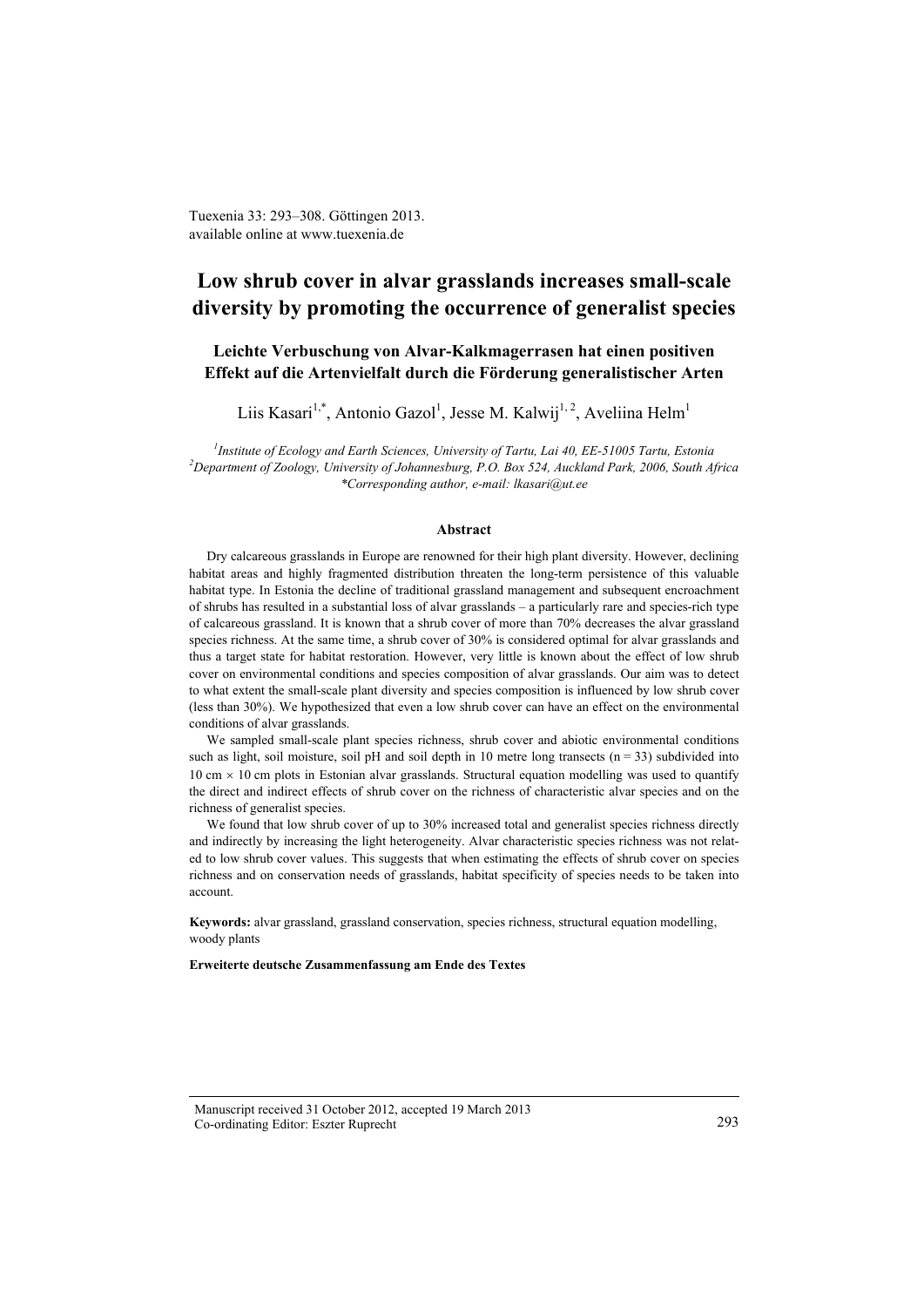#### **1. Introduction**

Temperate, oligo- to mesotrophic, semi-natural grasslands have the highest small-scale plant species richness in the world (WILSON et al. 2012), yet these habitat types are globally endangered (CEBALLOS et al. 2010). In Europe most of the historically developed seminatural grasslands have either been abandoned or the traditional extensive grassland management has been replaced by intensive agricultural practices during the past century (ROSENTHAL et al. 2012, STRIJKER 2005). Both types of land use change resulted in shrub encroachment in grasslands and in changed environmental parameters and species composition (AAVIK et al. 2008, PETŘÍK et al. 2011, PIHLGREN & LENNARTSSON 2008, PÄRTEL & HELM 2007, PÄRTEL et al. 1999a), ultimately leading to large decreases in grassland habitat area (POSCHLOD et al. 2005). Shrub encroachment in grassland is often followed by a decline in characteristic grassland species richness (GRIME 2002, LIMB et al. 2010, PÄRTEL & HELM 2007, ÖCKINGER et al. 2006). At the same time, shrub encroachment can facilitate the establishment of species that are better adapted to these new conditions, e.g. generalist species or species from other habitat types (KIVINIEMI  $\&$  ERIKSSON 2002). The mechanisms by which shrub cover influences grassland species composition includes a reduction in light availability (LIMB et al. 2010), a shift in soil nutrient and water availability (HUXMAN et al. 2005, MIWA & REUTER 2010), and a decrease in soil pH (JOBBAGY & JACKSON 2003).

Environmental changes related with shrub encroachment not only modify the quantity and quality of different parameters, but also their spatial heterogeneity (PÄRTEL & HELM 2007). Spatial environmental heterogeneity is caused by a patchy distribution of resources in space (WIENS 2000). PÄRTEL & HELM (2007) found that small-scale environmental factors such as soil moisture and nutrient content varied notably more in forests than in grasslands. This is because the extensive root systems of woody plants use resources patchily, and relatively homogeneous grassland environments will become more heterogeneous after shrub encroachment (BEKELE & HUDNALL 2006, LIU et al. 2011, PÄRTEL & HELM 2007). Habitat heterogeneity can also have influence on the species diversity (CLARK et al. 1998). At larger scales the influence of environmental heterogeneity on plant diversity is usually presumed to be positive according to niche theory (CLARK et al. 1998, TILMAN 1982); at smaller scales, however, the influence can also be negative (LAANISTO et al. 2012, PAUSAS & AUSTIN 2001, TAMME et al. 2010).

In this study we focus on the effect of low-cover shrub encroachment on alvar grassland plant species richness and composition. Alvars are calcareous species-rich semi-natural grasslands, mostly occurring on the outcrops of Ordovician or Silurian limestone (LAASIMER 1965). Alvar grasslands are characterised by very shallow  $( $20 \text{ cm}$ )$  soils and a distinctive species composition consisting of calciphilous, light-demanding species (LAASIMER 1965, PAAL 1997). Distribution of alvar grasslands is very limited: they mostly occur in Sweden and Estonia, and to lesser extent a similar habitat type is also present in Canada and Russia (SCHAEFER & LARSON 1997, ZNAMENSKIY et al. 2006). For centuries alvar grasslands have been more or less continuously mown and grazed, which has kept the shrub cover low or even entirely absent (LAASIMER 1965, POSKA & SAARSE 2002; Fig. 1). In Estonia alvar grasslands are currently mostly abandoned and rapidly overgrown by pine (*Pinus sylvestris*) and juniper (*Juniperus communis*) (Fig. 2). Since the 1930s the surface area of alvars has decreased from 43,500 hectares to approx. 5000 hectares (HELM et al. 2006). Without largescale restoration measures, their further persistence in Estonia is doubtful (HELM et al. 2006, PÄRTEL & HELM 2007).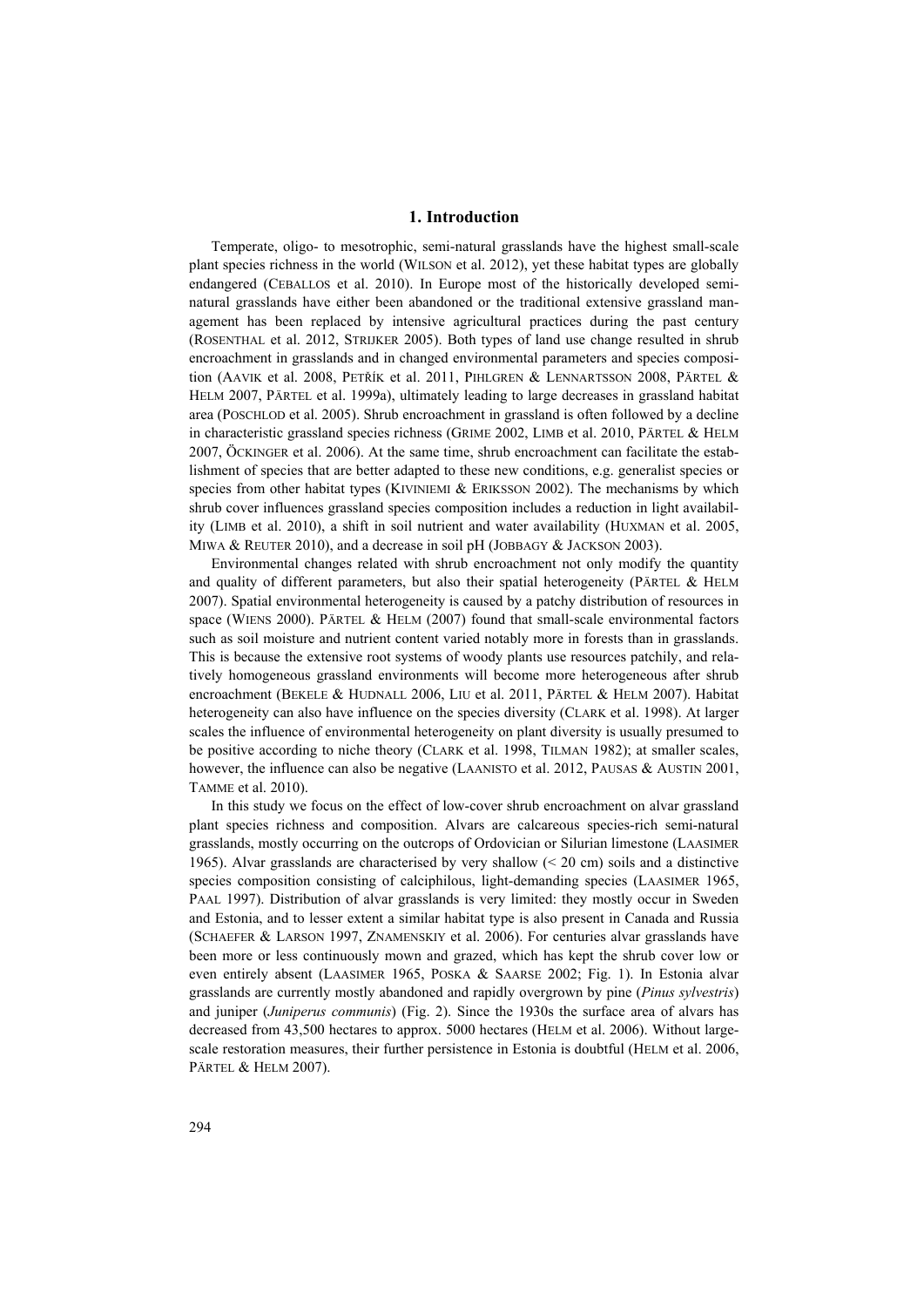

**Fig. 1.** Rajametsa alvar grassland in western Estonia. One of the few well-preserved and currently continuously grazed alvar grassland (photo: A. Helm).

**Abb. 1.** Magerrasen des Rajametsa-Alvars in West-Estland. Es handelt sich dabei um einen der wenigen noch gut erhaltenen und derzeit noch kontinuierlich beweideten Alvare in Estland (Foto: A. Helm).



**Fig. 2.** Abandoned and highly overgrown (mostly by pines and junipers) Pivarootsi alvar grassland in western Estonia (photo: L. Saar).

**Abb. 2.** Aufgegebener und stark mit v. a. Kiefer und Wacholder verbuschter Magerrasen des Pivarootsi-Alvars in West-Estland (Foto: L. Saar).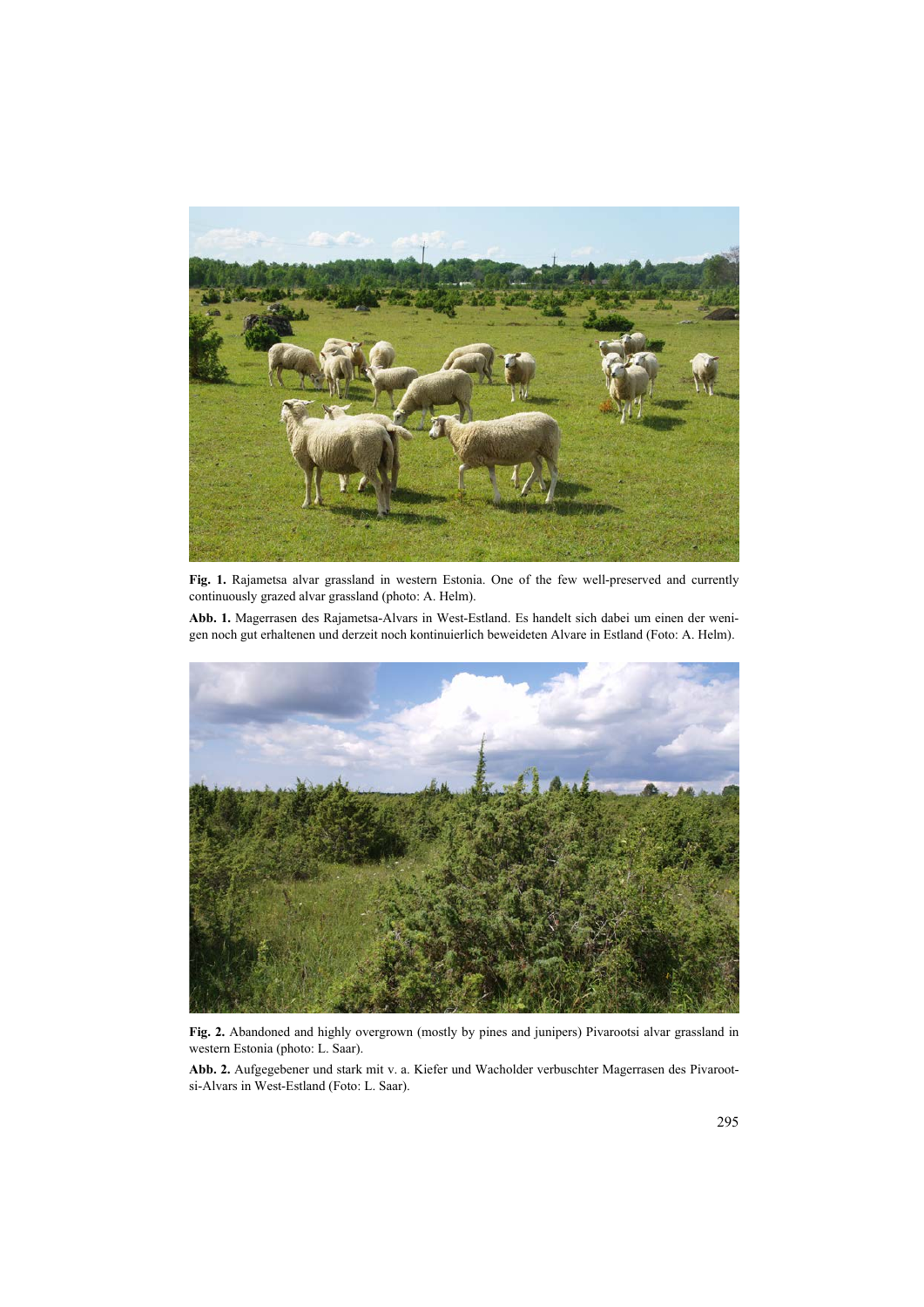Alvar grasslands with a shrub cover of 30% are considered to be in the best condition, and this cover is also recommended as a desirable state following habitat restoration (HELM 2011). However, although several studies have shown that a shrub cover of more than 70% rapidly decreases alvar grassland species richness (PÄRTEL et al. 1999b, REJMÁNEK & RO-SÉN 1988), little is known of how a low shrub cover (up to 30%) influences the environmental conditions and species richness of alvar grasslands. The influence of woody species cover on herbaceous vegetation is most pronounced at small scales (REJMÁNEK & ROSÉN 1992). It is also important to take into account that habitat characteristic species and more widespread generalist species may be differently related to low shrub cover due to the possibly differing requirements for habitat conditions (PYKÄLÄ et al. 2005, REJMÁNEK & ROSÉN 1992).

The aim of this study is to detect the extent to which shrub encroachment affects plant species richness and composition in currently open and visually well-preserved habitat patches. We hypothesize that even a low cover of shrubs (up to 30%) influences the smallscale richness of grassland plants via altering the environmental conditions or increasing environmental heterogeneity. More specifically we test whether the richness of alvar characteristic species and generalist species are influenced differently by environmental changes triggered by low shrub cover.

## **2. Material and methods**

A total of 33 alvar grasslands (EC Habitats Directive habitat type 6280\* "Nordic alvar and precambrian calcareous flatrocks") on the Estonian islands of Saaremaa and Muhu (Fig. 3; ca. 58º N, 22–23º E) were visited during August 2010. Each grassland belonged to the "*Avenetum alvarense*" type (PÄR-TEL et al. 1999a) – however, this name is illegitimate according article 34a ICPN (WEBER et al. 2000) but is given here because no legitimate name exists so far (for further details on dry grassland communities of Saaremaa see BOCH & DENGLER (2006)). The sampled grasslands represented almost all of the best-preserved alvar grasslands in Estonia. The climate on these islands is maritime with a mean temperature of 21 ºC in July (summer), -8.2 ºC in January (winter), and a mean annual precipitation of 679 mm (EMHI 2011).

To collect data describing the small-scale species richness and environmental parameters, we established a single transect of 0.1 m  $\times$  10 m in each alvar grassland. Transects were located in the open areas of grassland patches to represent the typical environmental conditions of good-quality (i.e. not overgrown) alvar grasslands. Each transect was divided into 100 plots of 10 cm  $\times$  10 cm. In each plot we recorded the vascular plants and measured soil pH, soil temperature, soil moisture, relative light availability, and soil depth in 2010. All measurements of abiotic variables were carried out during the shortest possible time span once in each grassland site in the beginning of August.

Soil pH was measured using a HI-99121 pH meter in combination with a HI-1292D electrode (Hanna Instruments, Padova, Italy). Soil temperature and moisture were measured with a Delta-T WET-2 sensor (Delta-T Devices, Cambridge, UK). Soil pH, temperature, and moisture were measured at 10 cm below soil surface at a central point in each plot. Light availability was measured using a Li-Cor (Lincoln, Nebraska, USA) LI-250 Light Meter and LI-190SA Quantum Sensor. To minimise between-plot variation of light availability, we calculated relative light availability (below-grass light availability/above-grass light availability). Soil depth was measured using a thin metal rod in the centre and in all four corners of each plot to a maximum depth of 40 cm and subsequently averaged per plot.

To study the influence of low-cover shrub encroachment on small-scale species richness and on environmental parameters, we mapped the position and canopy cover of all shrubs around transects on gridded paper by using measuring tape. Juniper (*Juniperus communis*) and pine (*Pinus sylvestris*) were dominant woody plant species. Common buckthorn (*Rhamnus cathartica*) and alder buckthorn (*Fran*-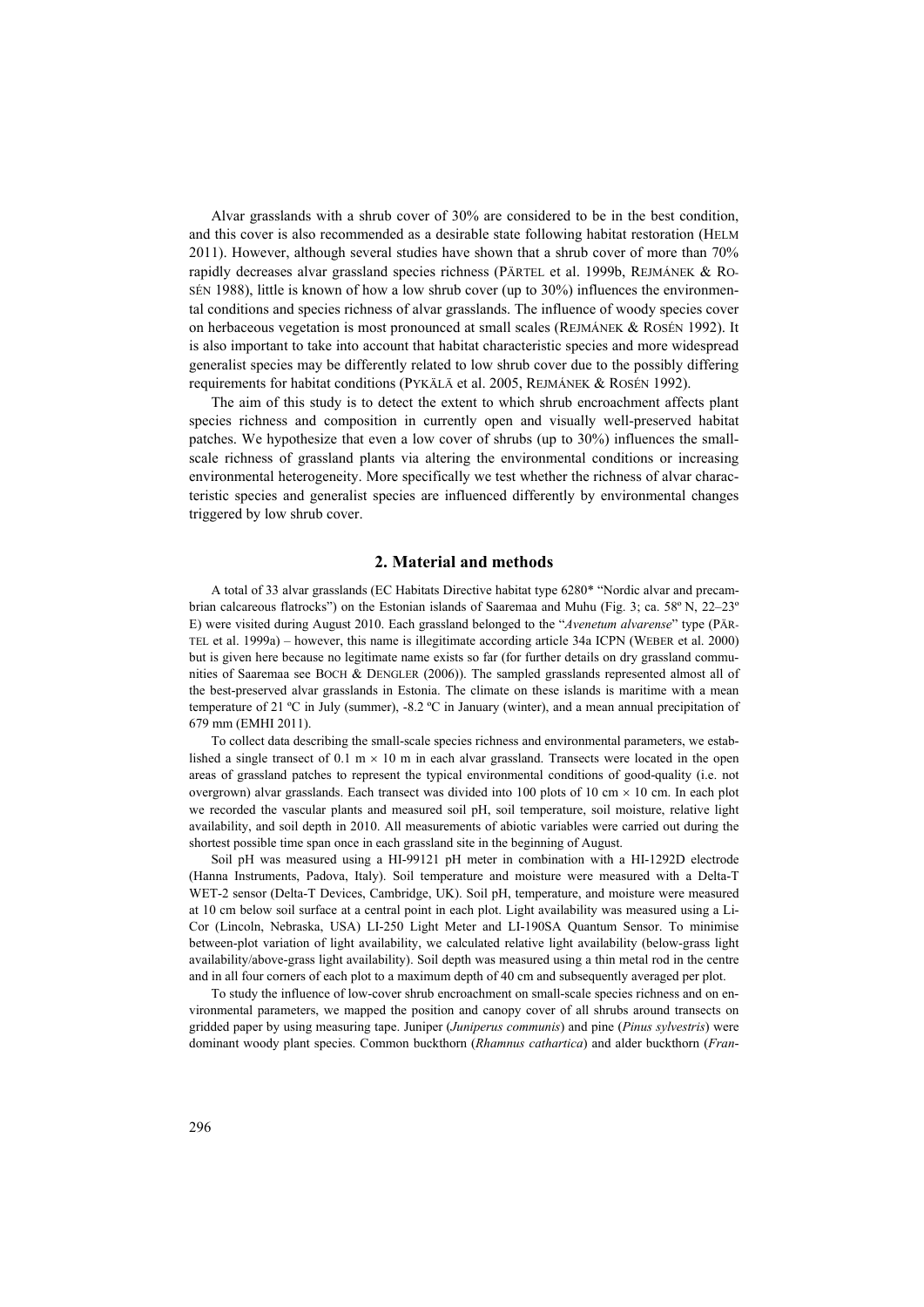

**Fig. 3.** Location of the studied alvar grassland patches ( $n = 33$ ) on the Saaremaa and Muhu islands in Estonia.

**Abb. 3.** Orte der 33 untersuchten Alvar-Magerrasen auf den Inseln Saaremaa und Muhu in Estland.

*gula alnus*) were also present, but to a much lesser extent. After sampling we digitised the data and calculated the percentage of shrub cover around transects within one meter radius using the geographic information system ArcGIS 9.2 (ESRI 2004).

In addition to total species richness, we distinguished the characteristic and generalist species. We defined characteristic species as species that grow preferably on calcareous alvar grasslands and are rarely present in other communities. Generalist species were defined as species occurring predominantly in other habitat types. Most of the species considered generalists were widespread species inhabiting open habitat types, but also some forest and ruderal species (see Appendix 1 for species lists). To categorise species as characteristic or generalist species, we used lists of the Estonian alvar grassland classification (PÄRTEL et al. 1999a), main habitat descriptions of the Estonian Flora (KUKK 1999), characteristic species lists of Estonian semi-natural communities (PÄRTEL et al. 2007), and expert opinions (M. Pärtel, A. Helm).

For each transect we calculated the mean species richness and soil depth over 100 plots. Since the soil pH, temperature, moisture, and relative light availability depend on local weather conditions and can also vary significantly throughout the year, we used the coefficient of variation (CV, i.e. standard deviation divided by the mean) for these parameters. Coefficient of variation is a measurement of environmental heterogeneity (ETTEMA & WARDLE 2002, TAMME et al. 2010); it provides information on the relative variation of the data, which can be compared for different sites and time-periods (PÄRTEL & HELM 2007). All variables were tested for normal distribution of residuals and, if deemed necessary, log-transformed, inverted, or square root transformed.

We used structural equation modelling (SEM) (GRACE 2006) to explore and quantify the direct and indirect effects of environmental variables and shrub cover on 1) total species richness, 2) characteristic species richness and 3) generalist species richness. In a field study it is impossible to separate between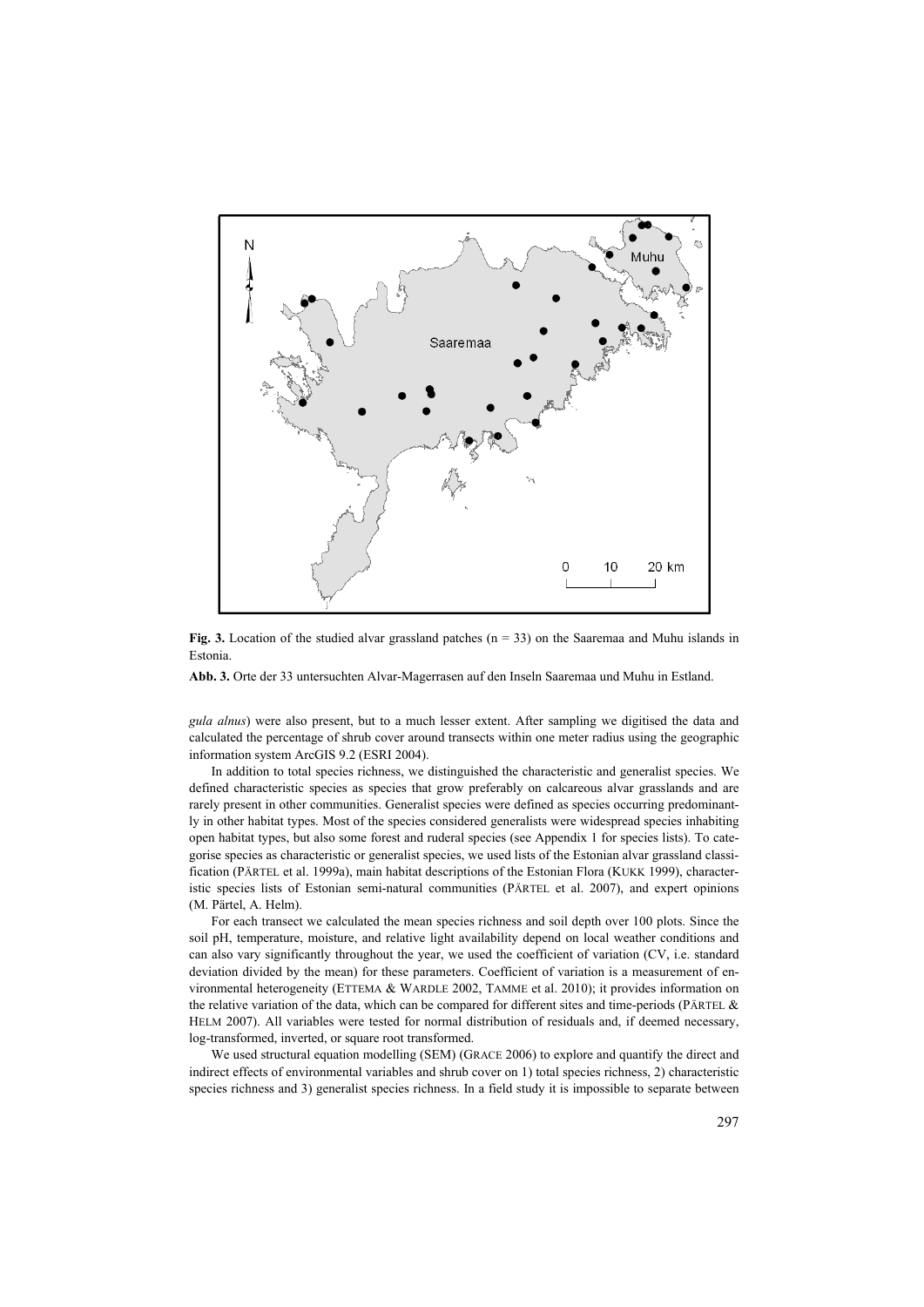direct effects and indirect effects via variables that are not measured during the study. For simplicity, we denote the shrub cover effect as 'direct' when the cover *per se* was significantly related to species number, not via another measured environmental factor. In a first step, we considered the influence of all measured environmental parameters, but only those showing an influence on species richness were included in the final models. Overall model fit was assessed using the chi-square statistic  $(\chi^2)$ , the root mean square error of approximation (RMSEA), and the comparative fit index (CFI). A model can be accepted when the P-value associated with a  $\chi^2$  and RMSEA is insignificant. A CFI-value > 0.95 indicates a good fit of the model (GRACE 2006). All statistical analyses were made using IBM SPSS Amos 19.0 (ARBUCKLE 2010).

#### **3. Results**

The shrub cover surrounding the 33 transects varied between 0 and 32% (see Appendix 1 for detailed information on all parameters). We found a total number of 113 vascular plant species: 32 grassland characteristic species and 81 generalists (see also Appendix 2). There was no significant correlation between the number of characteristic and generalist species  $(r = 0.28, P = 0.10)$ . Models explained 32% of the variation in total, 18% of the variation in characteristic species richness, and 40% of the variation in generalist species richness (Fig. 4 and 5). An increase in shrub cover increased total and generalist species richness both directly and indirectly via light heterogeneity (Fig. 4 and 5B; Table 1). The richness of characteristic species depended positively on soil depth, but there was no relationship with shrub cover (Fig. 5A; Table 1). Soil pH and soil temperature were excluded from final models as they had no significant relationship with any of the other parameters. Also no relationship was found between shrub cover and soil depth in any of the models. A negative relationship was found between soil moisture heterogeneity and generalist species richness (Fig. 5B). Soil moisture heterogeneity was mainly determined by soil depth, but not by shrub cover (Fig. 4 and 5).

#### **4. Discussion**

Shrub encroachment causes much concern for dry calcareous grasslands in Estonia (PÄRTEL et al. 1999b) as it has been shown that total plant diversity starts to decline quickly once the shrubs have reached ~70% cover (REJMÁNEK & ROSÉN 1988). For this reason conservation targets are aimed at keeping the shrub cover at 30% or less (HELM 2011). We found that low shrub covers had no influence on the small-scale richness of grassland characteristic species. However, habitat generalist species richness and total species richness were positively related to increasing shrub cover. Our findings indicate that the increase of generalist species richness with increasing shrub cover should be taken into consideration when planning habitat conservation and restoration.

The structural equation models comprising shrub cover and environmental factors such as soil depth, soil moisture heterogeneity, and light heterogeneity described 40% of the variation in generalist species richness, but only 18% of the variation in characteristic species richness. This difference indicates that the local variables examined in our study have a stronger influence on the generalist species richness, whereas the characteristic species richness may depend more on large-scale processes. On the landscape scale, it has been shown previously that species richness in Estonian alvar grasslands is largely dependent on largescale habitat configuration, historical land use, and human population density (GAZOL et al. 2012, HELM et al. 2006, PÄRTEL et al. 2007).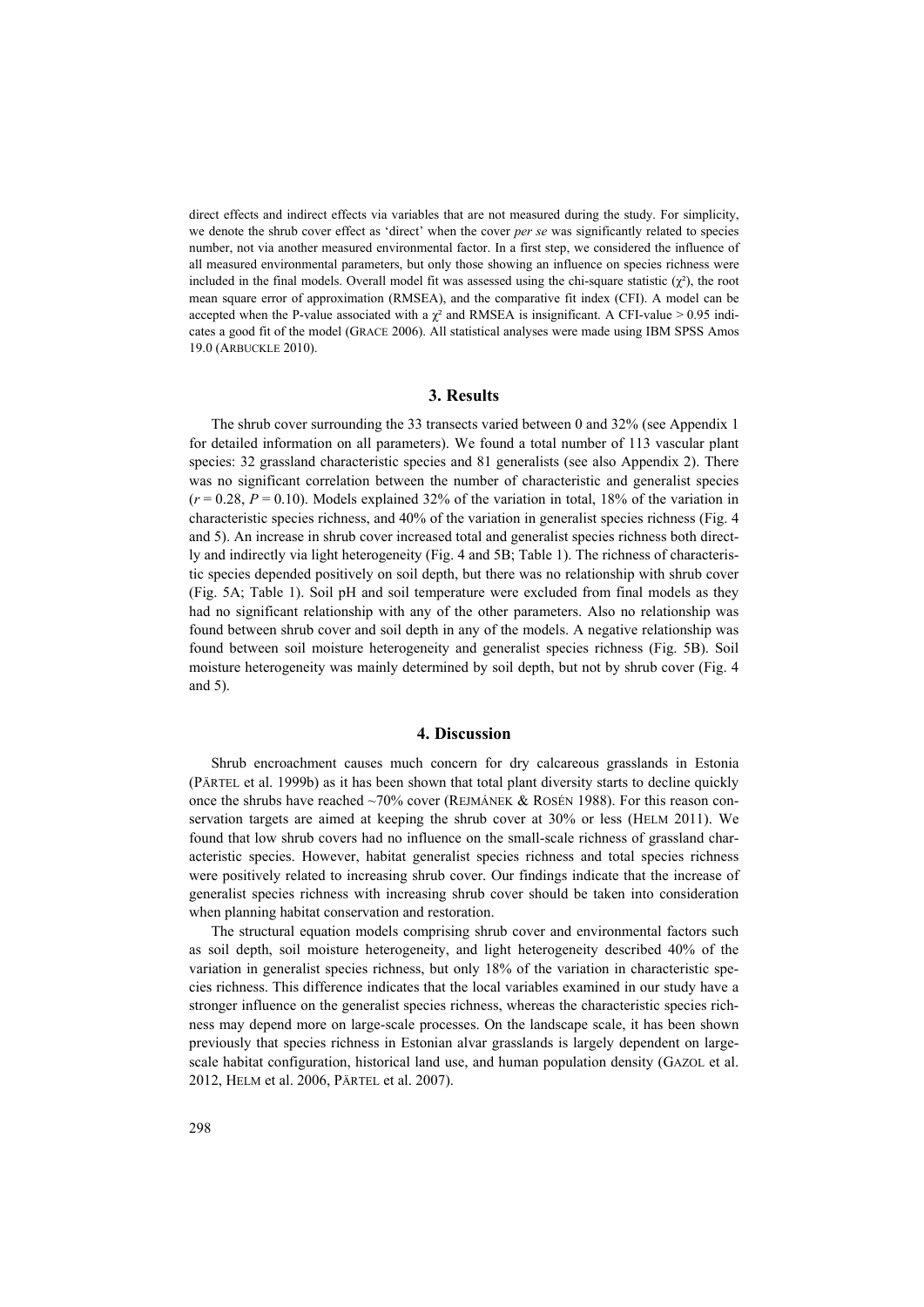

**Fig. 4.** Structural equation model of direct and indirect relationships between total species richness, environmental parameters, and shrub cover within a 1 m radius of the plots. Numbers on the arrows indicate unstandardised/standardised estimates of the relationships and their statistical significance: \*,  $P \le 0.05$ ; \*\*,  $P \le 0.01$ ; \*\*,  $P \le 0.0001$ ;  $P \le 0.10$ ; ns, non-significant. The width of the arrow is proportional to the effect of the variable. Solid lines indicate positive, dashed lines negative relationships. Double-headed arrows show unanalysed relationships, single-headed arrows direct causal relationships between parameters. Also shown are the  $r<sup>2</sup>$  values of the endogenous variables. Statistics of model overall fit are: CFI = 1; RMSEA = 0,  $P = 0.47$ ;  $\chi^2 = 0.54$ ,  $P = 0.46$ .

**Abb. 4.** Strukturgleichungsmodel der direkten und indirekten Beziehungen zwischen der Gesamtartenvielfalt, verschiedenen Umweltfaktoren und dem Grad der Verbuschung im 1-m-Radius um die Probeflächen. Die Zahlen an den Pfeilen zeigen die unstandardisierten/standardisierten Schätzwerte der Beziehungen und ihre statistische Signifikanz: \*, *P* < 0,05; \*\*, *P* < 0,01; \*\*\*, *P* < 0,0001; ', *P* < 0,10; ns, nicht signifikant. Die Pfeildicke ist proportional zur Stärke des Effekts der betreffenden Variablen. Durchgehende Linien zeigen positive Beziehungen und Punktlinien negative Beziehungen an. Pfeile mit zwei Spitzen zeigen nicht analysierte Beziehungen und Pfeile mit einer Spitze direkte kausale Beziehungen an. Ebenfalls sind die *r* 2 -Werte der endogenen Variablen dargestellt. Die statistischen Kennwerte des Gesamtmodels lauten: CFI = 1; RMSEA = 0,  $P = 0.47$ ;  $\chi^2 = 0.54$ ,  $P = 0.46$ .

Shrub cover influenced the total and the generalist species richness both directly and indirectly by increasing the light heterogeneity. Trees and shrubs can have facilitative abilities by creating suitable microhabitats for germination; by changing nutrient quantity, availability, and variability; by transforming soil chemical composition, offering wind shelter, protecting from herbivores, or changing the composition of soil microorganisms (CALLAWAY 2007, FRANCO & NOBEL 1989). The indirect positive effect of shrub cover on generalist species richness via increasing the small-scale light heterogeneity can be partly explained with the classical niche theory: heterogeneous habitat conditions provide suitable habitat niches for different species (CLARK et al. 1998, RŪSINA et al. 2013, TILMAN 1982). Most likely, however, a decrease of full-light availability and a change in average light conditions with increasing light heterogeneity can make grasslands more suitable for species preferring shadier conditions (TAMME et al. 2010).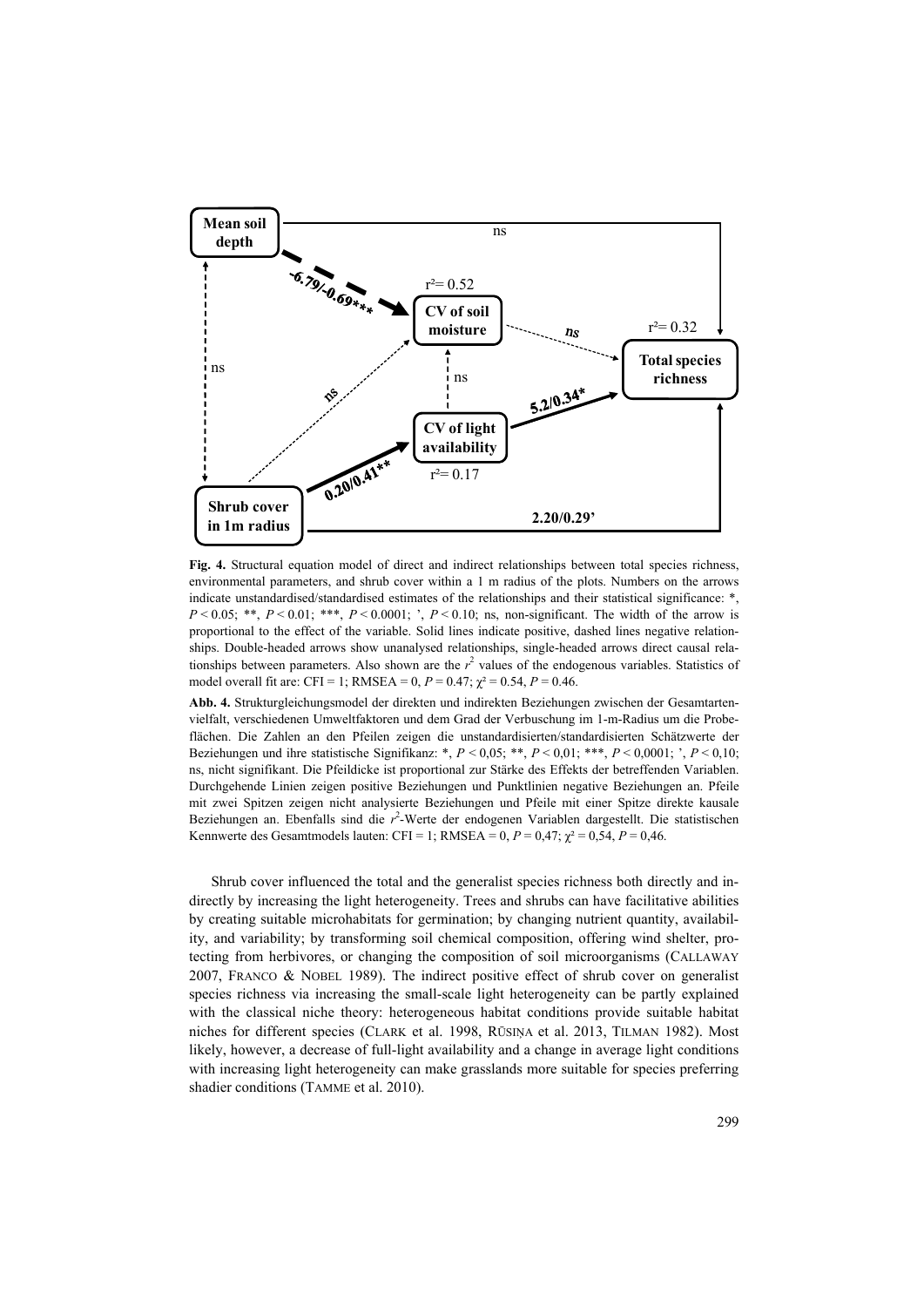

**Fig. 5.** Structural equation models of direct and indirect relationships between characteristic species richness (A) and generalist species richness (B), environmental parameters, and shrub cover within a 1 m radius of the plots. Numbers near the arrows indicate unstandardised/standardised estimates of the relationships and their statistical significance: \*, *P* < 0.05; \*\*, *P* < 0.01; \*\*\*, *P* < 0.0001; ', *P* < 0.10; ns, non-significant. The width of the arrow is proportional to the effect of the variable. Solid lines indicate positive, dashed lines negative relationships. Double-headed arrows show unanalysed relationships, single-headed arrows direct causal relationships between parameters. Also shown are the  $r<sup>2</sup>$  values of the endogenous variables. Statistics of characteristic and generalist species models overall fit are: CFI = 1; RMSEA = 0,  $P = 0.47$ ;  $\chi^2 = 0.54$ ,  $P = 0.46$ .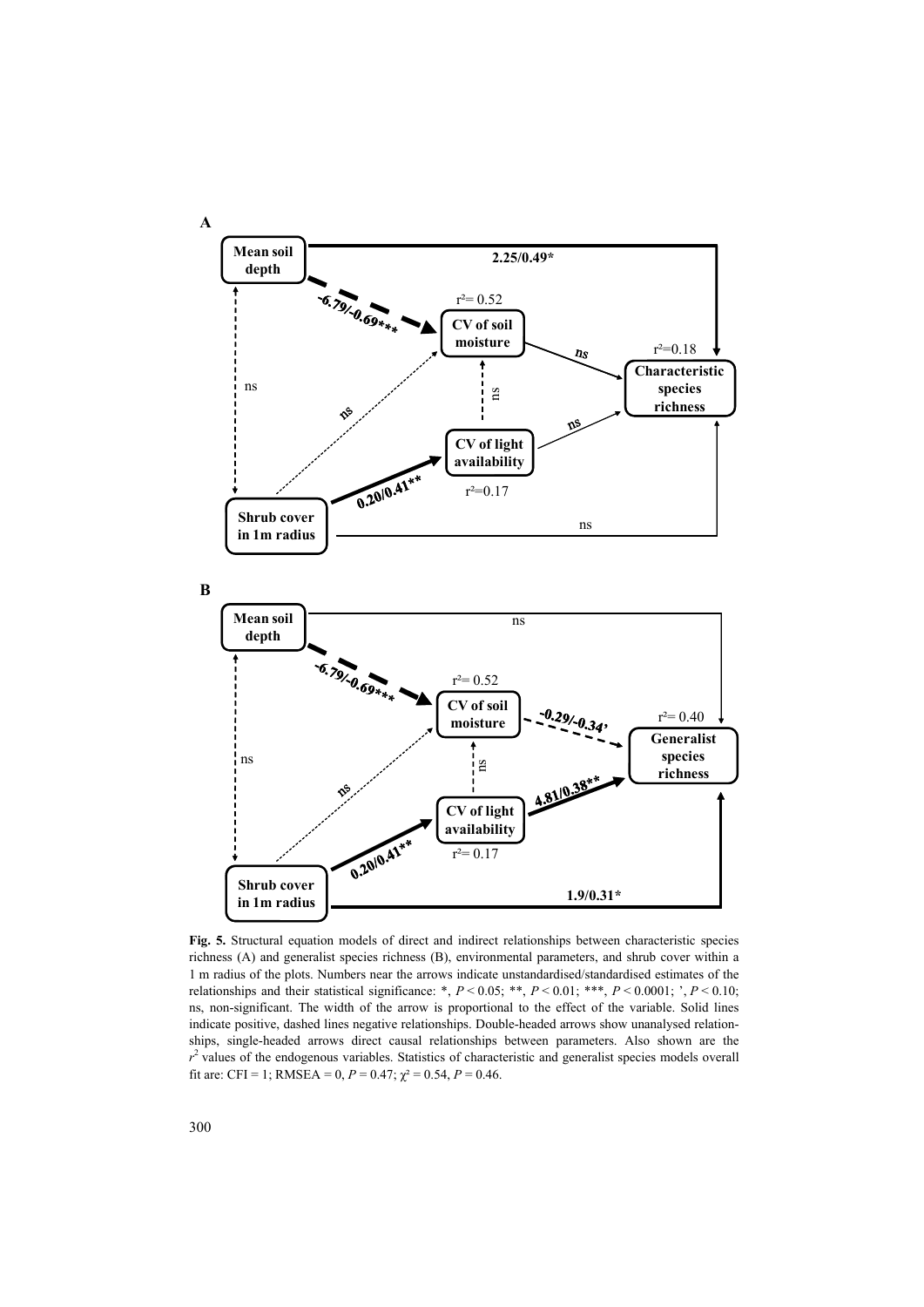**Abb. 5.** Strukturgleichungsmodel der direkten und indirekten Beziehungen zwischen Artenvielfalt der Habitatspezialisten und Habitatgeneralisten, Umweltparametern und Deckungsgrad von Sträuchern in einem 1m Radius. Die Zahlen an den Pfeilen zeigen die unstandardisierten/standardisierten Schätzungen der Beziehungen und ihre statistische Signifikanz: \*, *P* < 0,05; \*\*, *P* < 0,01; \*\*\*, *P* < 0,0001; ', *P* < 0,10; ns, nicht signifikant. Die Breite des Pfeils ist proportional zum Effekt der Variable. Durchgehende Linien zeigen positive Beziehungen und gepunktete Linien negative Beziehungen. Zweispitzige Pfeile zeigen nicht analysierte Beziehungen und einspitzige Pfeile direkte kausale Beziehungen zwischen Parametern.  $r^2$  endogener Variablen ist ebenfalls dargestellt. Die Parameter des Gesamtmodels sind: CFI = 1; RMSEA = 0,  $P = 0.47$ ;  $\chi^2 = 0.54$ ,  $P = 0.46$ .

We also found a negative small-scale heterogeneity-diversity relationship between generalist species richness and soil moisture heterogeneity. A negative diversity-heterogeneity relationship has been found to occur mostly only at small scales, and novel explanations such as microfragmentation theory have been presented to explain this slightly counterintuitive relationship (TAMME et al. 2010). Microfragmentation can be seen as a too fragmented occurrence of suitable environmental conditions at small scale, making the conditions unsuitable for species that require a less heterogeneous environment (LAANISTO et al. 2012, TAMME et al. 2010).

Characteristic species richness showed no direct or indirect relationship with shrub cover, contrary to our initial expectations. Many species characteristic to alvar grasslands originate from steppe and tundra regions and are adapted to open habitats with good light availability (LAASIMER 1965). Previously, REJMÁNEK & ROSÉN (1992) have found that a juniper cover exceeding 10% already decreased the number of habitat-characteristic species in Swedish alvar grasslands, whereas the total species richness increased on account of ruderal and forest species. The maximum shrub cover value in our study was 32%, and although this low cover already showed to increase the richness of generalist species, it does not yet have a negative influence on light-demanding characteristic species. Of the tested parameters, the

**Table 1.** Total, direct, and indirect effects of environmental parameters and shrub cover on total, characteristic, and generalist species richness according to structural equation modelling. The unstandardised and standardised effects are separated with a '/'.  $CV = coefficient$  of variation. The path diagrams are shown in Fig. 4 and 5.

**Tabelle 1.** Gesamte sowie direkte und indirekte Effekte der Umweltfaktoren und des Grads der Verbuschung auf den Gesamtartenreichtum und den Reichtum an charakteristischen und generalistischen Arten nach einem Strukturgleichungsmodel. Die unstandardisierten und standardisierten Effekte sind durch ein '/' getrennt. CV = Variationskoeffizient. Die Pfaddiagramme werden in Abb. 4 und 5 gezeigt.

|                                    | Effect                      | CV of light<br>availability               | CV of soil<br>moisture             | Mean soil<br>depth                        | Shrub<br>cover                        |
|------------------------------------|-----------------------------|-------------------------------------------|------------------------------------|-------------------------------------------|---------------------------------------|
| Total species<br>richness          | Total<br>Direct<br>Indirect | 5.45/0.36<br>5.25/0.34<br>0.20 / 0.01     | $-0.10 / -0.10$<br>$-0.10 / -0.10$ | 2.15/0.21<br>1.41/0.14<br>0.74/0.07       | 3.21/0.43<br>2.20/0.29<br>1.00 / 0.13 |
| Characteristic<br>species richness | Total<br>Direct<br>Indirect | 0.92/0.12<br>1.09/0.14<br>$-0.16 / -0.02$ | 0.09/0.17<br>0.09/0.17             | 1.84/0.37<br>2.45/0.49<br>$-0.61 / -0.12$ | 0.72/0.19<br>0.44/0.12<br>0.28/0.07   |
| Generalist spe-<br>cies richness   | Total<br>Direct<br>Indirect | 5.36/0.43<br>4.81/0.38<br>0.54/0.04       | $-0.29/ -0.34$<br>$-0.29/ -0.34$   | 0.70/0.08<br>$-1.28/ -0.15$<br>1.99/0.24  | 2.70/0.44<br>1.90/0.31<br>0.80/0.13   |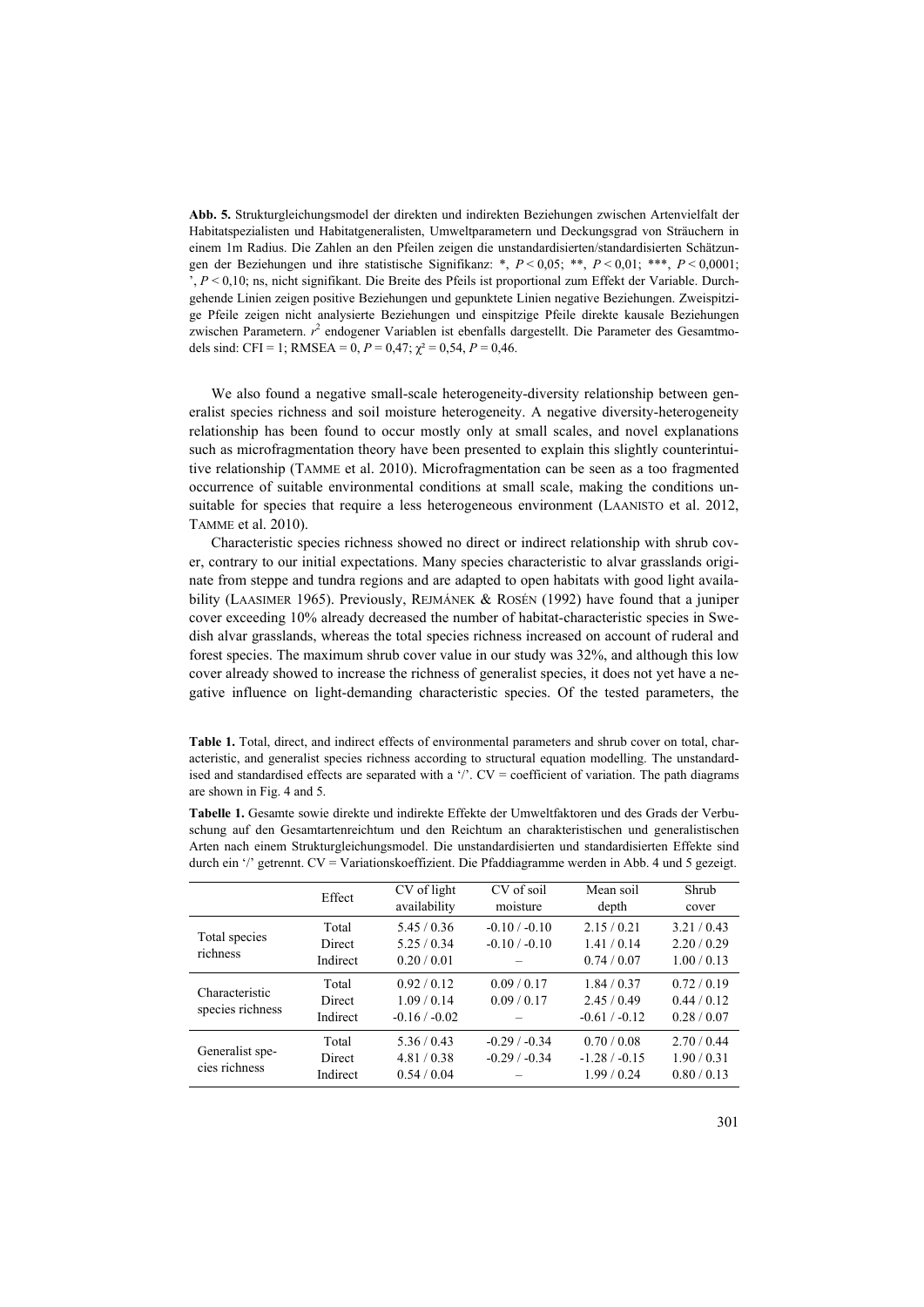only factor influencing the characteristic species richness was the soil depth, which was positively related to species number. Alvar grasslands can have very shallow soils (PÄRTEL et al. 1999a), and the small-scale richness of habitat characteristic species may be hindered in extreme environmental conditions (LAASIMER 1965). Interestingly, soil depth had no influence on generalist species richness. This might be explained by the result that generalist species richness was to a large extent influenced by increasing shrub cover, which in turn was not related to soil depth.

Except for the significant effect of modifying the light conditions, shrub cover had no significant influence on other environmental factors such as soil moisture, pH, and temperature. It is likely that the shrub cover around the studied transects was too low to have a measurable effect on most of the environmental conditions. The effect of shrubs on environmental conditions might also be more pronounced during certain time periods or under certain climatic conditions, and although we used the heterogeneity instead of mean values, the snapshot sampling design has only a limited capacity to detect year-round effects. Similarly to a previous study on alvar grasslands (PÄRTEL & HELM 2007), we found no relationship between soil depth and shrub cover, indicating that grassland overgrowth is probably more related to land use and time since abandonment than to initial environmental conditions (ROSÉN 2006).

Our results indicate that even a low shrub cover has an effect on the biodiversity and the light conditions of calcareous semi-natural grasslands. However, habitat characteristic and generalist species react differently to shrub encroachment. Shrub cover values of up to 30% increase the total vascular plant species richness on account of generalist species, but do not decrease the richness of habitat characteristic species. The results of the current study indicate that a shrub cover of less than 30% can be considered suitable for persistence of habitat characteristic species in alvar grasslands. However, the increase of generalist species can decrease the quality in alvar grasslands due to the relative decline of alvar characteristic species richness. Moreover, shrub colonisation in dry grasslands is connected with a high proportion of juvenile shrubs that have not yet reached their full size. These juvenile shrubs bear the danger of fast individual growth, which will cause negative consequences for dry grasslands within short time. Also the number of diaspores which may increase rapidly during shrub development may make stable stages of shrub encroachment difficult or even impossible. Finally, shrubs produce not only habitats for mesophilous (generalistic) plant species but also safe sites for own progeny (HAUGO et al. 2013, PÄRTEL & HELM 2007), or shrubs may spread quickly by polycormons. In general, the impact of a self-dynamical shrub encroachment on grassland richness is less studied so far but must not be neglected and therefore should further be investigated.

# **Erweiterte deutsche Zusammenfassung**

**Einführung** – Kalkmagerrasen zählen auf kleiner räumlicher Skala zu den weltweit artenreichsten Vegetationstypen (WILSON et al. 2012); gleichzeitig sind sie weltweit gefährdet. In Europa wurden in den letzten Jahrzehnten viele der sich über historische Zeiträume entwickelten Kalkmagerrasen entweder aufgegeben oder die traditionelle extensive Bewirtschaftungsart wurde durch eine intensive ersetzt (STRIJKER 2005). Dies hat entweder zum Totalverlust durch Verbuschung oder zu veränderten Umweltbedingungen und damit zu einer veränderten Artenzusammensetzung der Magerasen geführt (POSCHLOD et al. 2005). Mit der Verbuschung geht i.d.R. eine Abnahme des Reichtums an charakteristischen Pflanzenarten einher (ÖCKINGER et al. 2006). Gleichzeitig fördert Verbuschung diejenigen Arten, die besser an die veränderten Umweltbedingungen angepasst sind, z. B. generalistische Arten, oder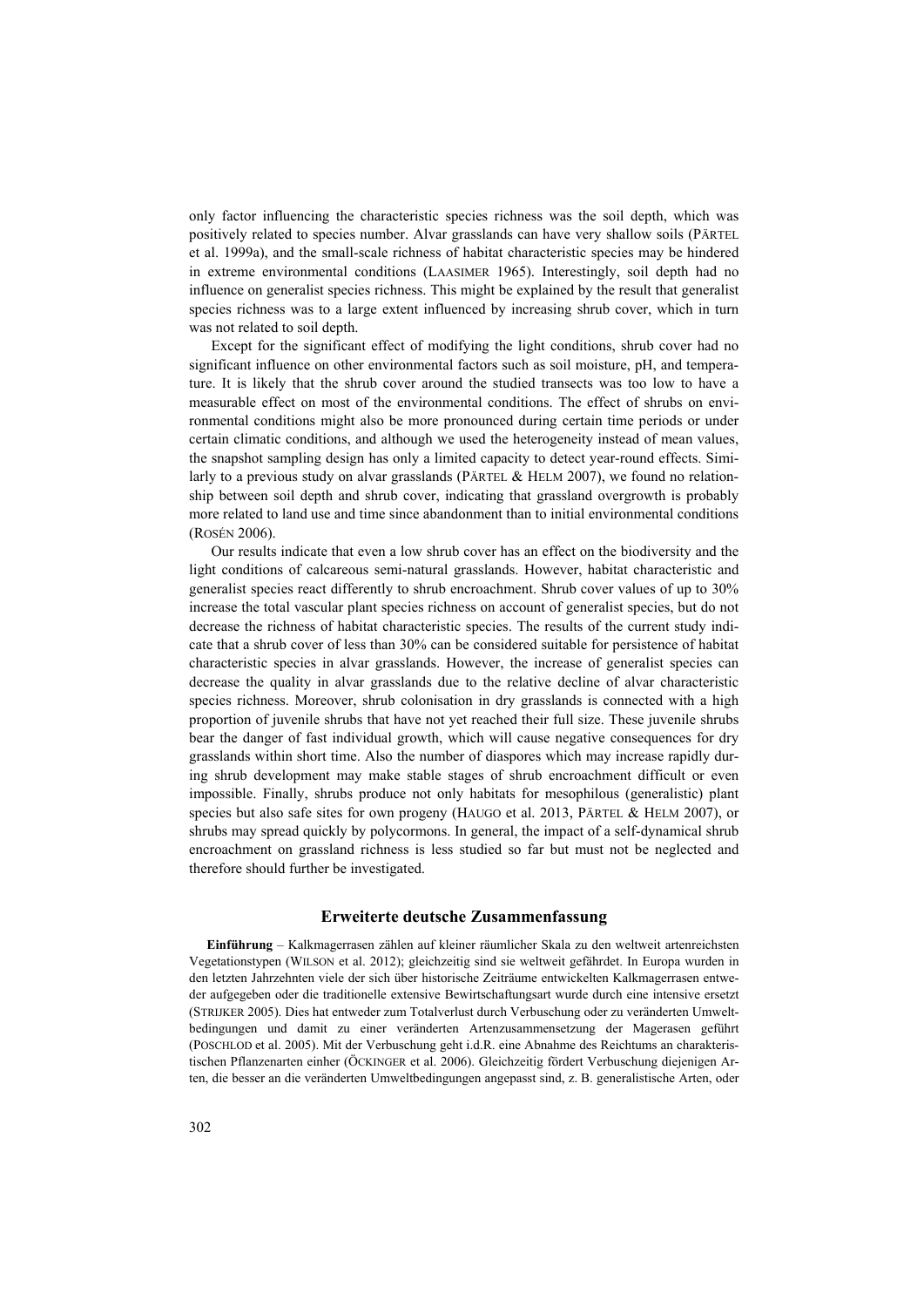solche, die normalerweise in anderen Habitaten wachsen (KIVINIEMI & ERIKSSON 2002). Die Mechanismen, mit denen eine Verbuschung die Magerrasen beeinflusst, umfasst z. B. die Abnahme des Lichtgenusses, Veränderungen im Nährstoff- und Wasserangebot sowie eine Abnahme des pH-Werts des Bodens. Solche Veränderungen in den Umweltbedingungen umfassen jedoch nicht nur qualitative und quantitative Aspekte, wie z. B. die Verfügbarkeit an Ressourcen, sondern auch die räumliche Strukturierung der Umwelt (PÄRTEL & HELM 2007). In dieser Studie untersuchen wir die Auswirkung einer leichten Verbuschung auf den Artenreichtum und die Artenzusammensetzung von Alvar-Magerrasen in Estland. Alvare sind baumloses Grasland mit einer charakteristischen Flora und Fauna auf flachgründigem (< 20 cm) felsigem Kalkuntergrund der vom Eis der Eiszeiten mehr oder weniger eben gehobelt wurde. In Estland hat der Rückgang der traditionellen Magerrasenbewirtschaftung und nachfolgenden Verbuschung zu einem erheblichen Verlust an Alvar-Magerrasen geführt. Ein Verbuschungsgrad der Alvare von mehr als 70% führt bekanntermaßen zur Abnahme des Artenreichtums, während ein Verbuschungsgrad von 30% oft als optimal betrachtet wird und z. B. bei Pflege- oder auch Wiederherstellungsmaßnahmen als Entwicklungsziel gilt. Insgesamt ist jedoch wenig Konkretes über die Auswirkung einer geringen Verbuschung auf die Umweltbedingungen und die Artenzusammensetzung der Alvar-Magerarsen bekannt.

Ziel dieser Studie ist die Einschätzung der Auswirkung einer leichten Verbuschung auf den Artenreichtum und die Artenzusammensetzung in offenen, visuell noch gut erhaltenen Alvar-Magerrasen. Wir vermuteten, dass sich bereits eine relativ geringe Verbuschung von bis zu 30% Deckung auf den kleinräumigen Pflanzenartenreichtum auswirkt indem die Verbuschung zu einer Veränderung in den Umweltbedingungen bzw. Steigerung der kleinräumigen Umweltheterogenität führt. Speziell untersuchten wir, ob Alvar-charakteristische Pflanzenarten durch veränderte Umweltbedingungen infolge leichter Verbuschung in ihrem Reichtum anders beeinflusst werden als generalistische Arten ohne Bindung an Alvare.

**Methoden** – Wir untersuchten insgesamt 33 Alvar-Magerrasen (FFH-Lebensraumtyp 6280\*, Nordische Alvar-Trockenrasen und flache praekambrische Kalkfelsen") auf den estnischen Inseln Saaremaa und Muhu (Abb. 1–3; ca. 58º N, 22–23º O). Diese Halbtrockenrasen werden hier als "*Avenetum alvarense*" bezeichnet, obwohl dieser Name nach Artikel 34a ICPN (WEBER et al. 2000) ungültig ist, da kein gültiger Assoziationsname bekannt ist.

Um den Artenreichtum der Gefäßpflanzenarten auf kleiner räumlicher Skala in Abhängigkeit von den Umweltbedingungen zu beschreiben, wurde in 30 Magerasen jeweils ein Transsekt von 10 m Länge und 0,1 m Breite angelegt und in 100 10 cm × 10 cm-Probeflächen unterteilt. Im August 2010 wurden in jeder Probefläche alle Gefäßpflanzenarten aufgenommen sowie der pH-Wert, die Temperatur, Feuchte und Gründigkeit des Bodens sowie der relative Lichtgenuss der Vegetation gemessen. Um den Einfluss einer leichten Verbuschung auf den Artenreichtum und die Umweltbedingungen zu untersuchen, wurde mit Hilfe eines Maßbands die Position aller angrenzenden Gebüsche in Karopapier eingezeichnet und deren Deckung geschätzt. Anschließend wurden die Daten digitalisiert und der Deckungsgrad der Gebüsche innerhalb eines 1-Meter-Radius um die Transsekte mit Hilfe eines Geographischen Informationssystem (ArcGIS 9.2) berechnet. Wir nutzen Strukturgleichungsmodelle (SEM) um direkte und indirekte Effekte der Umweltvariablen und dem Verbuschungsgrad auf den 1) Gesamtartenreichtum sowie den Reichtum an 2) Alvar-charakteristischen und 3) generalistischen Arten zu quantifizieren.

**Ergebnisse** – Der Deckungsgrad der Gebüsche in der Umgebung der 33 Transsekte variierte zwischen 0% und 32% (s. Anhang 1 für detaillierte Informationen). Insgesamt fanden wir 113 Gefäßpflanzenarten, davon 32 Alvar-charakteristische Arten und 81 generalistische Arten ohne Bindung an Alvar-Magerrasen (s. Anhang 2). Leichte Verbuschung steigerte sowohl direkt als auch indirekt (durch Erhöhung der Heterogenität des Lichtgenusses) den Artenreichtum an Generalisten und damit auch den Gesamtartenreichtum (Abb. 4 und 5B, Tab. 1). Der Reichtum an Alvar-charakteristischen Pflanzenarten wurde dagegen vom Verbuschungsgrad nicht beeinflusst (Abb. 5A, Tab. 1).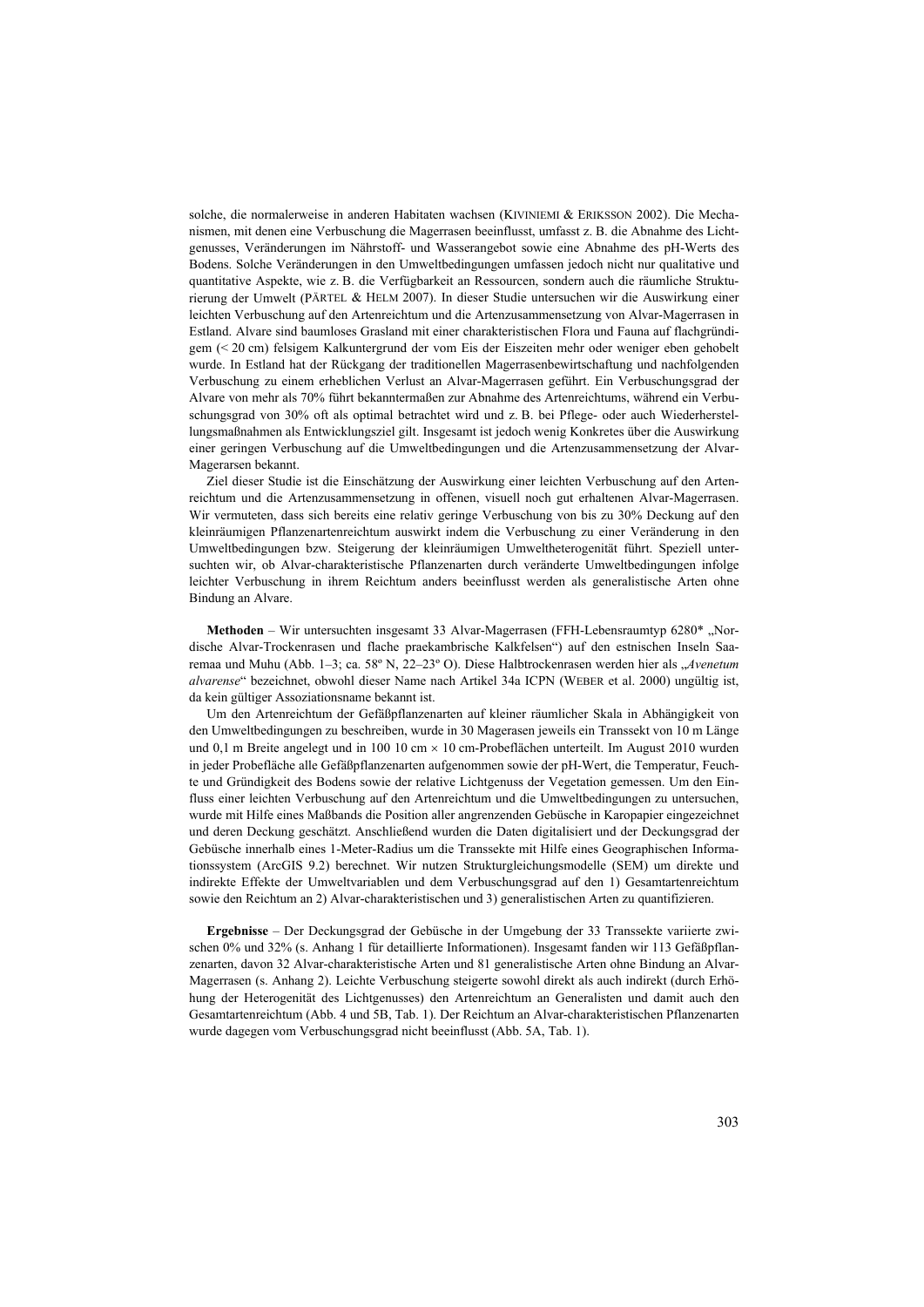**Diskussion** – Unsere Ergebnisse zeigen, dass eine leichte Verbuschung einen positiven Einfluss auf die Diversität an Gefäßpflanzenarten von Kalkmagerrasen hat, indem die Heterogenität des Lichtgenusses gesteigert wird. Dadurch können sich halbschattenliebende Arten ansiedeln, ohne dass die charakteristischen Arten der Magerrasen darunter leiden. So reagierten in unserer Studie lediglich die generalistischen nicht jedoch nicht die charakteristischen Arten der Magerrasen auf leichte Verbuschung. Verbuschung von bis zu 30% steigert also den Artenreichtum durch Zunahme der generalistischen Arten ohne den Artenreichtum der für Magerrasen charakteristischen Arten zu reduzieren. Eine Verbuschung von weniger als 30% könnte daher die Persistenz der charakteristischen Alvar-Magerrasen erlauben. Möglicherweise vermindert aber die Zunahme an generalistischen Arten die Qualität der Alvar-Magerrasen durch relative Abnahme der Alvar-charakteristischen Pflanzenarten. Wenn die Büsche noch nicht ihre volle Größe erreicht haben oder es sich um Buschjungwuchs handelt, birgt Verbuschung immer auch die Gefahr des Größerwerdens der Büsche, was sich dann schnell negativ auf die Magerrasen auswirken kann. Auch die mit dem Alter der Büsche zunehmende Menge an produzierten Diasporen kann eine stabile leichte Verbuschung erschweren oder gar unmöglich machen. Nicht zuletzt schaffen Gebüsche mit ihrem Schattenwurf nicht nur Wuchsorte für mesophile Generalisten sondern auch *Safe sites* für die eigenen Nachkommen, oder sie breiten sich mit Hilfe von Polykormonen aus. Solche Eigendynamiken einer Verbuschung von Kalkmagerrasen dürfen nicht unterschätzt werden. Sie sind bisher nicht gut untersucht – dies sollte geändert werden.

## **Acknowledgments**

We thank Krista Takkis, Riin Tamme, Liina Saar, and Meelis Pärtel for their field assistance. Eszter Ruprecht (co-ordinating editor), Thomas Becker (chair of the guest editors of the Dry Grassland Special Feature) and two referees provided helpful comments on earlier drafts of this manuscript. Many thanks also to Thomas Becker and Lars Götzenberger for the translation into German and Aiko Huckauf for linguistic corrections. This study was funded by Estonian Science Foundation grant no. 9223, by the EU through the European Regional Development Fund (Centre of Excellence FIBIR) and by the ER-MOS programme grant 14 (co-funded by Marie Curie Actions).

# **Supplements and Appendices**

**Appendix 1.** Minimum, maximum, and mean values with standard deviation (SD) of environmental parameters, shrub cover, and different components of species richness used in structural equation modelling.

**Anhang 1.** Minimum, Maximum und Mittelwert mit Standardabweichung (SD) verschiedener Umweltparameter, dem Deckungsgrad holziger Arten und von verschiedenen Komponenten des Artenreichtums, die im Strukturgleichungsmodel verwendet wurden.

| Parameter                       | N  | Min  | Max   | $Mean \pm SD$   |
|---------------------------------|----|------|-------|-----------------|
| Shrub cover $(\% )$             | 33 | 0.00 | 32.20 | $8.31 \pm 7.22$ |
| Soil depth (cm)                 | 33 | 3.14 | 16.39 | $8.16 \pm 3.29$ |
| CV of soil moisture             | 33 | 0.13 | 0.68  | $0.27 \pm 0.12$ |
| CV of soil temperature          | 33 | 0.01 | 0.08  | $0.04 \pm 0.01$ |
| CV of light availability        | 33 | 0.15 | 0.65  | $0.35 \pm 0.11$ |
| CV of soil pH                   | 33 | 0.01 | 0.06  | $0.04 \pm 0.01$ |
| Total species richness          | 33 | 4.86 | 12.03 | $8.64 \pm 1.85$ |
| Characteristic species richness | 33 | 1.85 | 5.77  | $3.82 \pm 0.85$ |
| Generalist species richness     | 33 | 1.81 | 7.27  | $4.82 \pm 1.41$ |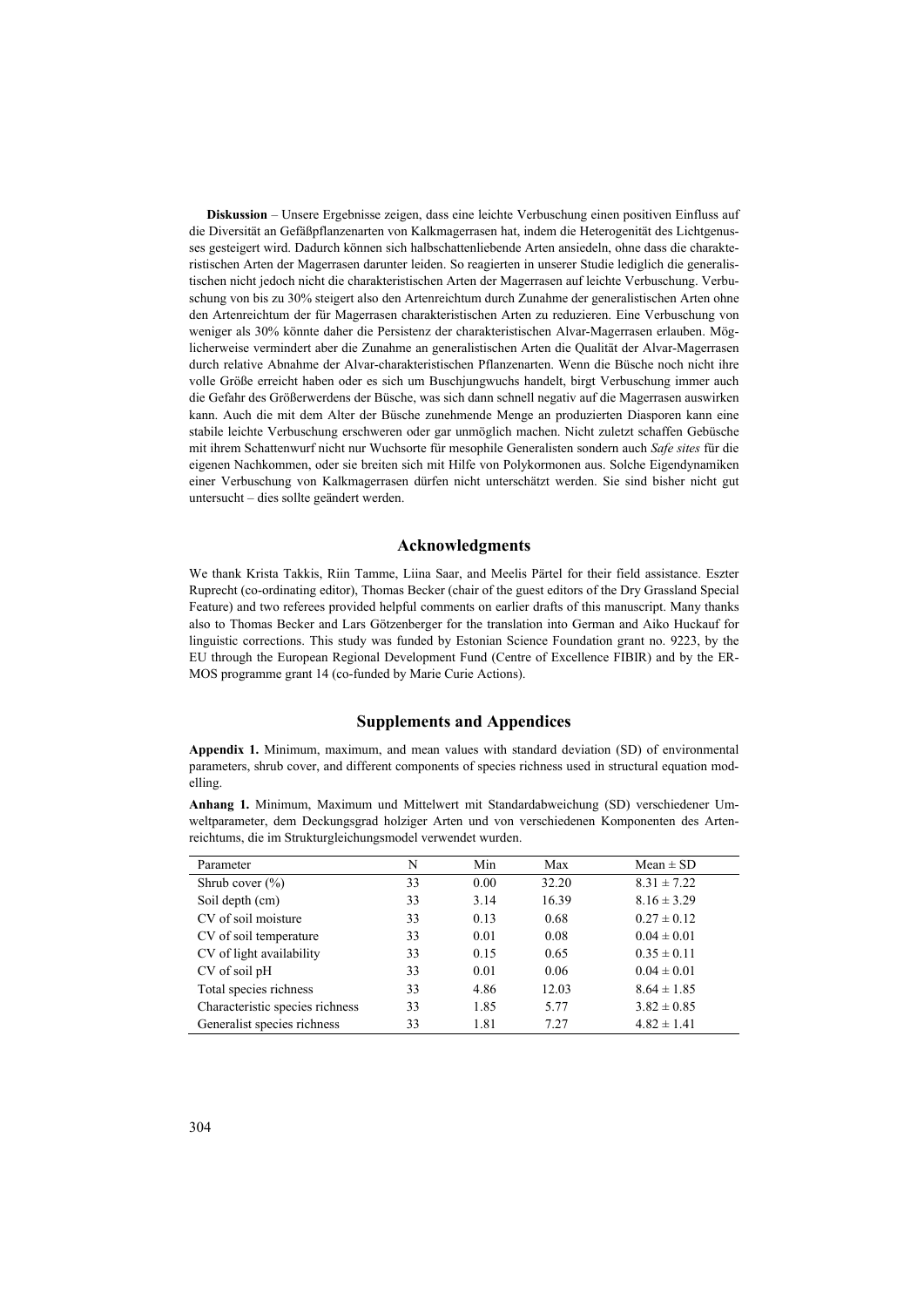**Appendix 2.** Species lists of characteristic and generalist species found in the 33 studied alvar grasslands.

**Anhang 2.** Artenliste der charakteristischen und generalistischen Arten in den 33 untersuchten Alvar-Magerrasen.

*Characteristic species* Acinos arvensis (Lam.) Dandy Lotus corniculatus L. Anemone sylvestris L. Medicago lupulina L. Antennaria dioica (L.) Gaertn. Phleum phleoides (L.) H. Karst. Anthyllis vulneraria L. s. l. Pimpinella saxifraga L. Artemisia rupestris L. Plantago lanceolata L. Asperula tinctoria L. Potentilla neumanniana Rchb. Astragalus danicus Retz. Prunella vulgaris L. Carex ornithopoda Willd. s. str. Ranunculus bulbosus L. Carlina vulgaris L. s. str. Scabiosa columbaria L. Cirsium acaule Scop. Sedum acre L. Daucus carota L. Sedum album L. Echium vulgare L. Thymus serpyllum L. Festuca ovina L. s. str. Trifolium montanum L. Filipendula vulgaris Moench Veronica spicata L. Helianthemum nummularium (L.) Mill. s. l. Vincetoxicum hirundinaria Medik. Helictotrichon pratense (L.) Besser Viola rupestris F. W. Schmidt *Generalist species* Achillea millefolium L.<br>
Leontodon autumnalis L. Agrimonia eupatoria L. Leontodon hispidus L. Alchemilla spp. Leucanthemum vulgare Lam. s. str. Arabis hirsuta (L.) Scop. Linum catharticum L. Artemisia campestris L. Luzula spp. Brachypodium pinnatum (L.) P. Beauv. Melampyrum arvense L. Briza media L. Melampyrum pratense L.<br>Bromus hordeaceus L. Myosotis spp. Bromus hordeaceus L. Campanula glomerata L. Origanum vulgare L. Campanula persicifolia L. Phleum pratense L. s. str. Carex caryophyllea Latourr. Pilosella spp. Carex flacca Schreb. Plantago maritima L. Carex tomentosa L. Plantago media L. Centaurea jacea L. s. l. Poa angustifolia L. Cerastium fontanum Baumg. s. str. Poa compressa L. Cirsium vulgare (Savi) Ten. Polygala comosa Schkuhr Convallaria majalis L. Polygonatum odoratum (Mill.) Druce Convolvulus arvensis L. Dactylis glomerata L. Primula veris L. Danthonia decumbens (L.) DC. Pulsatilla pratensis (L.) Mill. Erigeron acer L. Ranunculus acris L. Euphrasia spp. Ranunculus polyanthemos L. s. str. Festuca pratensis Huds. s. l. Rumex acetosa L. Festuca rubra L. Sagina nodosa (L.) Fenzl Fragaria spp. Senecio jacobaea L. Galium album Mill. Sesleria caerulea (L.) Ard. Galium boreale L. Silene nutans L. Galium verum L. s. str. Silene vulgaris (Moench) Garcke

Campanula rotundifolia L. s. str. Pilosella officinarum F.W. Schultz et Sch. Bip.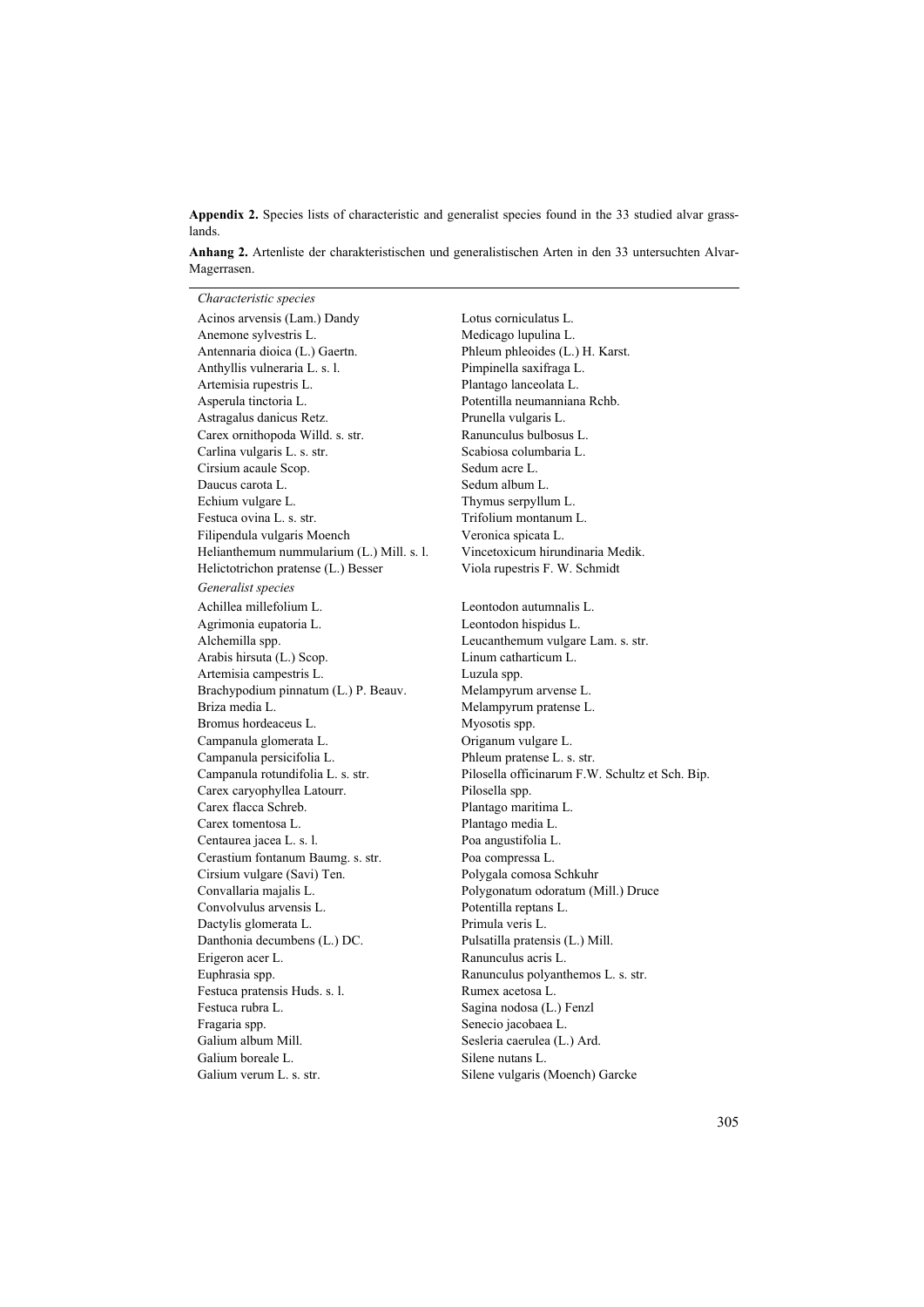| Geranium sanguineum L.                 | Solidago virgaurea L.                   |  |  |
|----------------------------------------|-----------------------------------------|--|--|
| Gymnadenia conopsea (L.) R. Br.        | Taraxacum officinale F.H. Wigg. (coll.) |  |  |
| Helictotrichon pubescens (Huds.) Pilg. | Trifolium medium L.                     |  |  |
| Hepatica nobilis Schreb.               | Trifolium pratense L.                   |  |  |
| Herminium monorchis (L.) R. Br.        | Trifolium repens L.                     |  |  |
| Hieracium spp.                         | Veronica chamaedrys L. s. l.            |  |  |
| Hieracium umbellatum L.                | Veronica officinalis L.                 |  |  |
| Hypericum perforatum L.                | Vicia cracca L.                         |  |  |
| Inula salicina L.                      | Viola spp.                              |  |  |
| Knautia arvensis (L.) Coult. s. str.   | Viola collina Besser                    |  |  |
| Lathyrus pratensis L.                  | Viola hirta L.                          |  |  |

#### **References**

- AAVIK, T., JÕGAR, U., LIIRA, J., TULVA, I. & ZOBEL, M. (2008): Plant diversity in a calcareous wooded meadow - The significance of management continuity. – J. Veg. Sci. 19: 475–484.
- ARBUCKLE, J.L. (2010): Amos (Version 19) [Computer Program]. Chicago, IL, USA: SPSS.
- BEKELE, A. & HUDNALL, W.H. (2006): Spatial variability of soil chemical properties of a prairie-forest transition in Louisiana. – Plant Soil 280: 7–21.
- BOCH, S. & DENGLER, J. (2006): Floristische und ökologische Charakterisierung sowie Phytodiversität der Trockenrasen auf der Insel Saaremaa (Estland). – In: BÜLTMANN, H., FARTMANN, T. & HASSE, T. (Eds.): Trockenrasen auf unterschiedlichen Betrachtungsebenen: 55–71. Institut für Landschaftsökologie, Münster.
- CALLAWAY, R.M. (2007): Positive interactions and interdependence in plant communities. Springer, Dordrecht: 415 pp.
- CEBALLOS, G., DAVIDSON, A., LIST, R., PACHECO, J., MANZANO-FISCHER, P., SANTOS-BARRERA, G. & CRUZADO, J. (2010): Rapid decline of a grassland system and its ecological and conservation implications. – PLoS One 5: e8562.
- CLARK, D.B., CLARK, D.A. & READ, J.M. (1998): Edaphic variation and the mesoscale distribution of tree species in a neotropical rainforest. – J. Ecol. 86: 101–112.
- EMHI (2011): Estonian Meteorological and Hydrological Institute. URL: http://www.emhi.ee [accessed 2011-04-26].
- ESRI (2004): ArcGIS Desktop (Release 9.2.). Redlands, California, USA: Environmental Systems Research Institute.
- ETTEMA, C.H. & WARDLE, D.A. (2002). Spatial soil ecology. Trends Ecol. Evol. 17: 177–183.
- FRANCO, A.C. & NOBEL, P.S. (1989): Effect of nurse plants on the microhabitat and growth of cacti. J. Ecol. 77: 870–886.
- GAZOL, A., TAMME, R., TAKKIS, K., KASARI, L., SAAR, L., HELM, A. & PÄRTEL, M. (2012): Landscape- and small-scale determinants of grassland species diversity: direct and indirect influences. – Ecography 35: 1–8.
- GRACE, J.B. (2006): Structural equation modeling and natural systems. Cambridge Univ. Press, Cambridge: 365 pp.
- GRIME, J.P. (2002): Plant strategies, vegetation processes, and ecosystem properties. John Wiley & Sons, Chichester: 456 pp.
- HAUGO, R.D., BAKKER, J.D. & HALPERN, C.B. (2013): Role of biotic interactions in regulating conifer invasion of grasslands. – Forest Ecol. Manag. 289: 175–182.
- HELM, A. (2011): Eesti loopealsed ja kadastikud. Juhend koosluste hooldamiseks ja taastamiseks (Alvar grasslands and juniper shrublands in Estonia. Instructions for habitat management and restoration) [in Estonian]. – Guide for Estonian Environmental Board.
- HELM, A., HANSKI, I. & PÄRTEL, M. (2006): Slow response of plant species richness to habitat loss and fragmentation. – Ecol. Lett. 9: 72–77.
- HUXMAN, T.E., WILCOX, B.P., BRESHEARS, D.D., SCOTT, R.L., SNYDER, K.A., SMALL, E.E., HUL-TINE, K., POCKMAN, W.T. & JACKSON, R.B. (2005): Ecohydrological implications of woody plant encroachment. – Ecology 86: 308–319.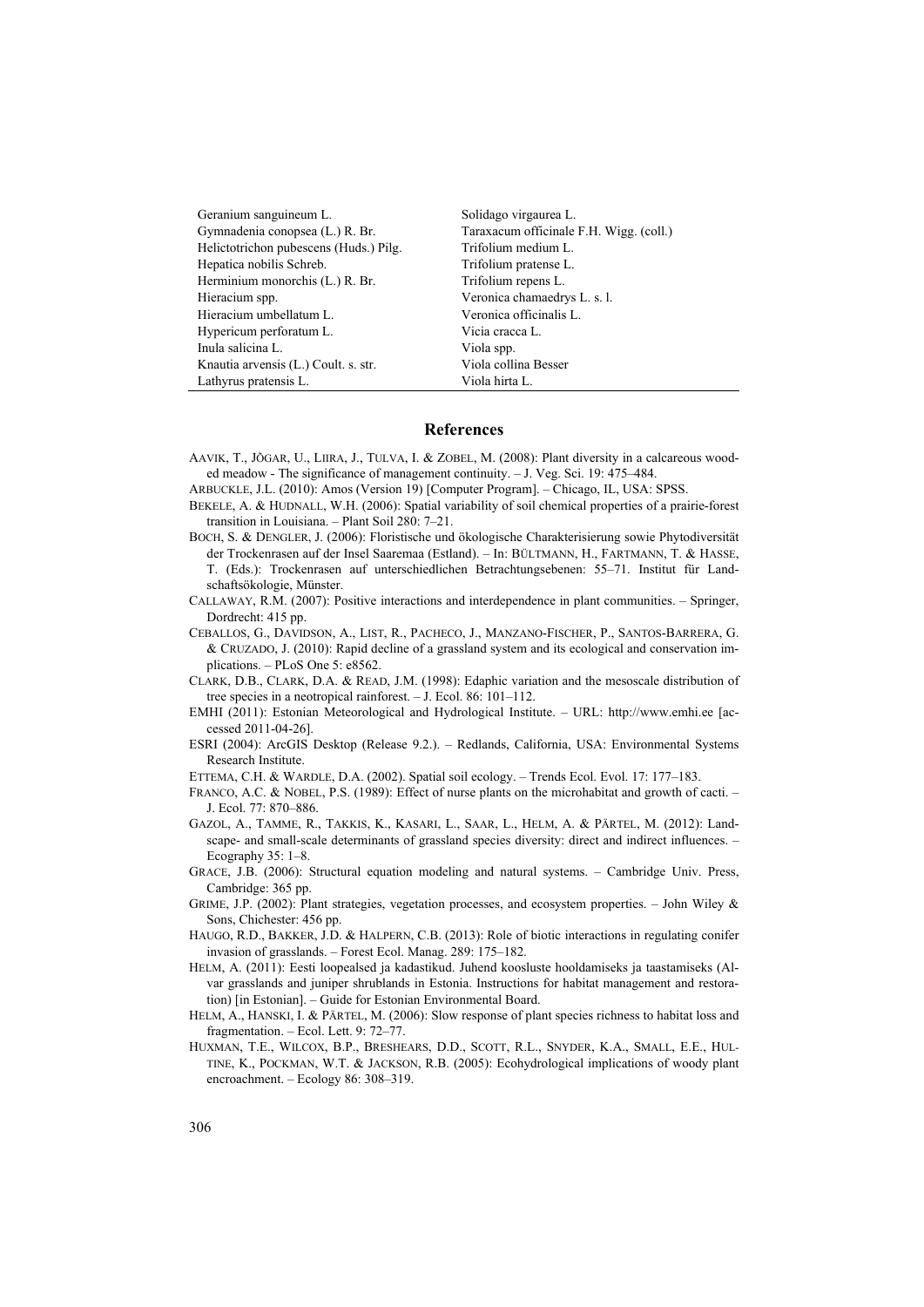- JOBBAGY, E.G. & JACKSON, R.B. (2003): Patterns and mechanisms of soil acidification in the conversion of grasslands to forests. – Biogeochemistry 64: 205–229.
- KIVINIEMI, K. & ERIKSSON, O. (2002): Size-related deterioration of semi-natural grassland fragments in Sweden. – Divers. Distrib. 8: 21–29.
- KUKK, T. (1999): Eesti taimestik (Flora of Estonia) [in Estonian]. Teaduste Akadeemia Kirjastus, Tartu: 464 pp.
- LAANISTO, L., TAMME, R., HIIESALU, I., SZAVA-KOVATS, R., GAZOL, A. & PÄRTEL, M. (2012): Microfragmentation concept explains non-positive environmental heterogeneity-diversity relationships. – Oecologia 171: 217–226.
- LAASIMER, L. (1965): Eesti NSV taimkate (Flora of the Estonian SSR) [in Estonian]. Valgus, Tallinn: 397 pp.
- LIMB, R.F., ENGLE, D.M., ALFORD, A.L. & HELLGREN, E.C. (2010): Tallgrass prairie plant community dynamics along a canopy cover gradient of eastern redcedar (*Juniperus virginiana* L.). – Rangel. Ecol. Manag. 63: 638–644.
- LIU, F., WU, X.B., BAI, E., BOUTTON, T.W. & ARCHER, S.R. (2011): Quantifying soil organic carbon in complex landscapes: an example of grassland undergoing encroachment of woody plants. – Glob. Chang. Biol. 7: 1119–1129.
- MIWA, C.T. & REUTER, R.J. (2010): Persistence of western juniper (*Juniperus occidentalis*) resource islands following canopy removal. – Northwest Sci. 84: 361–368.
- ÖCKINGER, E., ERIKSSON, A.K & SMITH, H.G. (2006): Effects of grassland abandonment, restoration and management on butterflies and vascular plants. – Biol. Conserv. 133: 291–300.
- PAAL, J. (1997): Eesti taimkatte kasvukohatüüpide klassifikatsioon (Classification of Estonian vegetation site types) [in Estonian]. – Tartu Ülikooli Botaanika ja Ökoloogia Instituut, Tallinn: 297 pp.
- PÄRTEL, M. & HELM, A. (2007): Invasion of woody species into temperate grasslands: Relationship with abiotic and biotic soil resource heterogeneity. – J. Veg. Sci. 18: 63–70.
- PÄRTEL, M., HELM, A., REITALU, T., LIIRA, J. & ZOBEL, M. (2007): Grassland diversity related to the Late Iron Age human population density. – J. Ecol. 95: 574–582.
- PÄRTEL, M., KALAMEES, R., ZOBEL, M. & ROSÉN, E. (1999a): Alvar grasslands in Estonia: variation in species composition and community structure. – J. Veg. Sci. 10: 561–570.
- PÄRTEL, M., MÄNDLA, R. & ZOBEL, M. (1999b): Landscape history of a calcareous (alvar) grassland in Hanila, western Estonia, during the last three hundred years. – Landsc. Ecol. 14: 187–196.
- PAUSAS, J.G. & AUSTIN, M.P. (2001): Patterns of plant species richness in relation to different environments: An appraisal. – J. Veg. Sci. 12: 153–166.
- PETŘÍK, P., ČERNÝ, T. & BOUBLÍK, K. (2011): Impact of hoofed game and weather on the vegetation of endangered dry grasslands in the Křivoklátsko Biosphere Reserve (Czech Republic). – Tuexenia 31: 283–299.
- PIHLGREN, A. & LENNARTSSON, T. (2008): Shrub effects on herbs and grasses in semi-natural grasslands: positive, negative or neutral relationships? – Grass Forage Sci. 63: 9–21.
- POSCHLOD, P., BAKKER, J.P. & KAHMEN, S. (2005): Changing land use and its impact on biodiversity. – Basic Appl. Ecol. 6: 93–98.
- POSKA, A. & SAARSE, L. (2002): Vegetation development and introduction of agriculture to Saaremaa Island, Estonia: the human response to shore displacement. – Holocene 12: 555–568.
- PYKÄLÄ, J., LUOTO, M., HEIKKINEN, R.K. & KONTULAB, T. (2005): Plant species richness and persistence of rare plants in abandoned semi-natural grasslands in northern Europe. – Basic Appl. Ecol. 6: 25–33.
- REJMÁNEK, M. & ROSÉN, E. (1988): The effects of colonizing shrubs (*Juniperus communis* and *Potentilla fruticosa*) on species richness in the grasslands of Stora Alvaret, Öland (Sweden). – Acta Phytogeogr. Suec. 76: 67–72.
- REJMÁNEK, M. & ROSÉN, E. (1992): Influence of colonizing shrubs on species-area relationships in alvar plant-communities. – J. Veg. Sci. 3: 625–630.
- ROSÉN, E. (2006): Alvar vegetation of Öland changes, monitoring and restoration. Biol. Environ. 106B: 387–399.
- ROSENTHAL, G., SCHRAUTZER, J. & EICHBERG, C. (2012): Low-intensity grazing with domestic herbivores: A tool for maintaining and restoring plant diversity in temperate Europe. – Tuexenia 32: 167– 205.